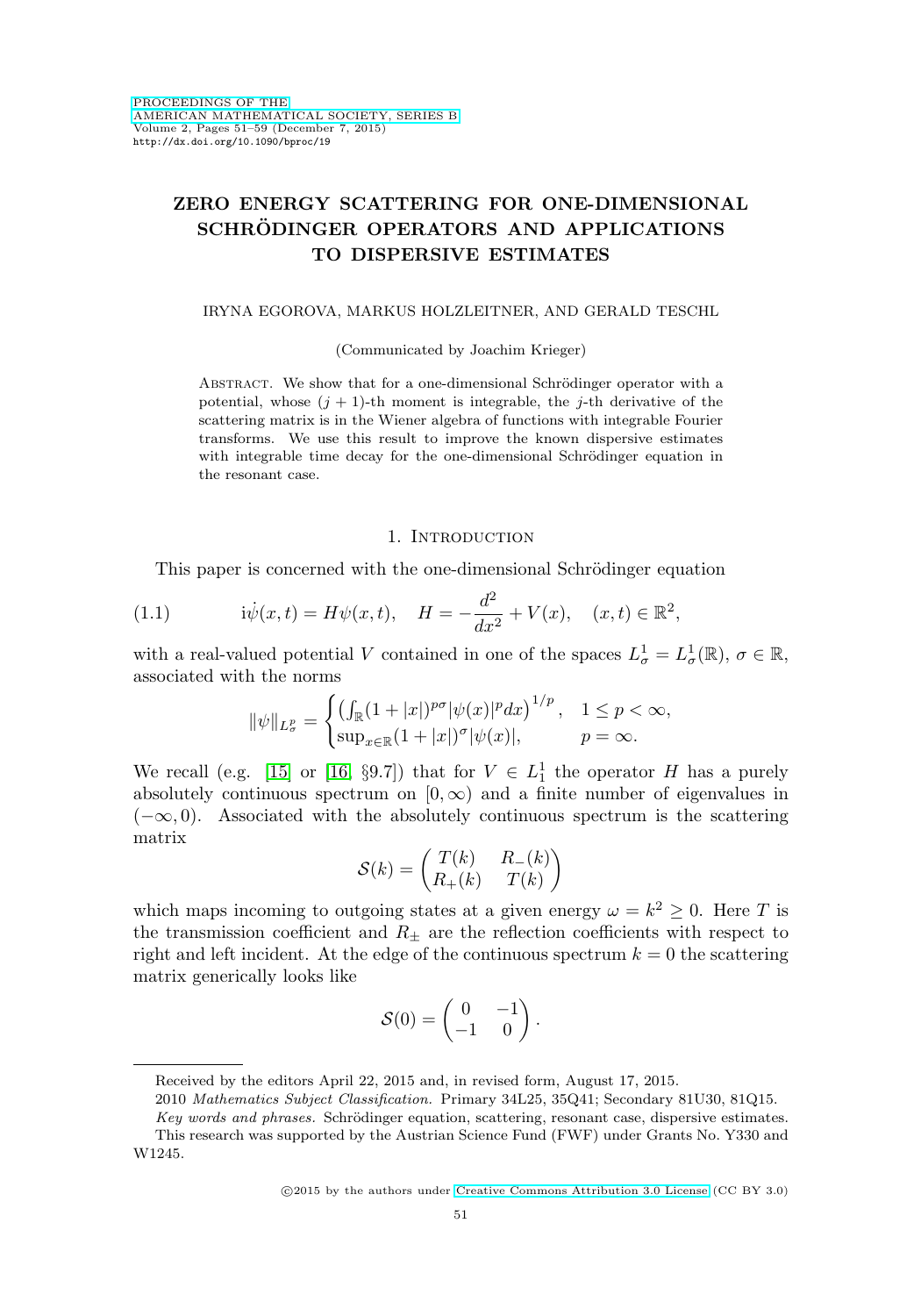More precisely, this happens when the zero energy is non-resonant, that is, if the equation  $Hf_0 = 0$  has no bounded (distributional) solution. In the resonant situation the behavior of the scattering matrix is more delicate. For  $V \in L_1^1$  it is already non-trivial to establish continuity of the scattering matrix at  $k = 0$  (for  $V \in L_2^1$ de l'Hospital's rule suffices). This question arose around 1985 in an attempt to clarify whether the low-energy asymptotics of the scattering matrix, obtained for  $V \in L_2^1$  in [\[6\]](#page-8-2), are valid for  $V \in L_1^1$ . The problem was solved independently by Guseĭnov  $[12]$  and Klaus  $[13]$  (for a refined version see  $[1]$  and  $[9,$  Theorem 2.1]). It also plays an important role in semiclassical analysis; see [\[5\]](#page-8-6) and the references therein. Furthermore, if  $V \in L_{j+1}^1$  with  $j > 0$ , then, away from 0, one can take derivatives of the scattering matrix up to order  $j$ , and in the non-resonant case it is again easy to see that they are continuous at  $k = 0$ . This clearly raises the question about continuity at  $k = 0$  of the j-th derivative in the resonant case. We will establish this as one of our main results in Theorem [2.2.](#page-2-0) This result is new even for the first derivative. We remark that if V decays exponentially, then  $\mathcal{S}(k)$  is analytic in a neighborhood of  $k = 0$  and the full Taylor expansion can be obtained [\[2,](#page-8-7) [3\]](#page-8-8).

It is important to emphasize that this question is not only of interest in scattering theory but also plays a role in the solution of the Korteweg–de Vries equation via the inverse scattering transform (see e.g. [\[11\]](#page-8-9) where continuity of higher derivatives is needed) and in deriving dispersive estimates for [\(1.1\)](#page-0-0). The latter case has attracted considerable interest (e.g. [\[9,](#page-8-5) [10\]](#page-8-10) and the references therein) due to its importance for proving asymptotic stability of solitons for the associated non-linear evolution equations (see e.g.  $[4, 14]$  $[4, 14]$ ).

As an application of our results we will establish the following dispersive decay estimate with integrable time decay in the resonant case:

<span id="page-1-0"></span>**Theorem 1.1.** Suppose  $V \in L_3^1(\mathbb{R})$  and suppose there is a bounded solution  $f_0$  of  $Hf_0 = 0$  satisfying the normalization  $\lim_{x\to\infty} (|f_0(x)|^2 + |f_0(-x)|^2) = 2$ . Denote by  $P_0: L_2^1 \to L_{-2}^{\infty}$  the operator given by the kernel  $[P_0](x, y) = f_0(x) f_0(y)$ . By  $P_{ac}$  we denote the projector onto the absolutely continuous subspace of H. Then  $e^{-itH}P_{ac}$ extends to a bounded operator  $L_2^1 \rightarrow L_{-2}^{\infty}$  satisfying the following decay estimate:

<span id="page-1-1"></span>(1.2) 
$$
\|e^{-itH}P_{ac} - (4\pi it)^{-\frac{1}{2}}P_0\|_{L_2^1 \to L_{-2}^\infty} = \mathcal{O}(t^{-3/2}), \quad t \to \infty.
$$

This theorem is an improvement of an earlier result by Goldberg [\[10\]](#page-8-10) who established it for  $V \in L_4^1(\mathbb{R})$ . If there is no resonance (i.e. no bounded solution) this result (with  $P_0 = 0$ ) was shown for  $V \in L_2^1(\mathbb{R})$  in [\[9,](#page-8-5) Theorem 1.2]. For extensions to discrete one-dimensional Schrödinger equations (Jacobi operators) see  $(7, 8)$ .

#### 2. Low energy scattering

In this section we establish some properties of the scattering data for our operator H with  $V \in L^1_{j+1}$ ,  $j \geq 0$ . To this end we introduce the Banach algebra A of Fourier transforms of integrable functions,

(2.1) 
$$
\mathcal{A} = \left\{ f(k) : f(k) = \int_{\mathbb{R}} e^{ikp} \hat{f}(p) dp, \ \hat{f}(\cdot) \in L^{1}(\mathbb{R}) \right\},
$$

with the norm  $||f||_{\mathcal{A}} = ||\hat{f}||_{L^1}$ , plus the corresponding unital Banach algebra  $\mathcal{A}_1$ ,

(2.2) 
$$
\mathcal{A}_1 = \left\{ f(k) : f(k) = c + \int_{\mathbb{R}} e^{ikp} \hat{g}(p) dp, \, \hat{g}(\cdot) \in L^1(\mathbb{R}), \, c \in \mathbb{C} \right\},
$$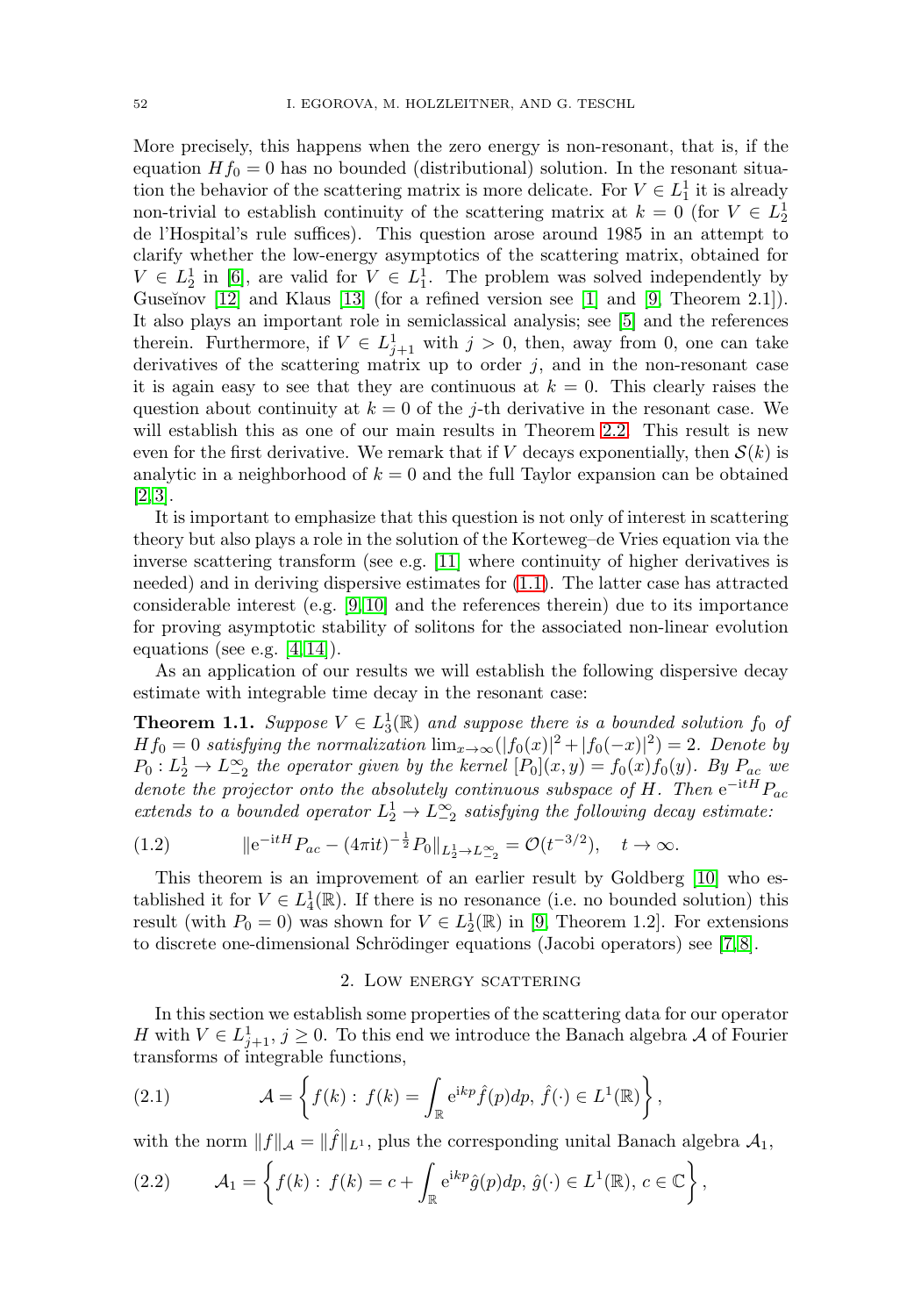with the norm  $||f||_{A_1} = |c| + ||\hat{g}||_{L^1}$ . We also use the fact, which is known as Wiener's lemma [\[17\]](#page-8-15), that if  $f \in \mathcal{A}_1 \setminus \mathcal{A}$  and  $f(k) \neq 0$  for all  $k \in \mathbb{R}$ , then  $f^{-1}(k) \in \mathcal{A}_1$ .

First we recall a few facts from scattering theory [\[6,](#page-8-2) [15\]](#page-8-0). If  $V \in L_1^1$  there exist Jost solutions  $f_{\pm}(x,k)$  of  $Hf = k^2f$ ,  $k \in \overline{\mathbb{C}_+}$ , which asymptotically behave like  $f_{+}(x, k) \sim e^{\pm i kx}$  as  $x \to \pm \infty$ . These solutions are given by

<span id="page-2-4"></span>(2.3) 
$$
f_{\pm}(x,k) = e^{\pm ikx}h_{\pm}(x,k),
$$
  $h_{\pm}(x,k) = 1 \pm \int_0^{\pm \infty} B_{\pm}(x,y)e^{\pm 2iky}dy,$ 

where  $B_+(x, y)$  are real-valued and satisfy (see [\[6,](#page-8-2) §2] or [\[15,](#page-8-0) §3.1])

<span id="page-2-1"></span>(2.4) 
$$
|B_{\pm}(x,y)| \le e^{\gamma_{\pm}(x)} \eta_{\pm}(x+y),
$$

<span id="page-2-2"></span>(2.5) 
$$
|\frac{\partial}{\partial x}B_{\pm}(x,y) \pm V(x+y)| \leq 2e^{\gamma_{\pm}(x)}\eta_{\pm}(x+y)\eta_{\pm}(x),
$$

with

<span id="page-2-5"></span>(2.6) 
$$
\gamma_{\pm}(x) = \int_{x}^{\pm \infty} (y - x)|V(y)| dy, \quad \eta_{\pm}(x) = \pm \int_{x}^{\pm \infty} |V(y)| dy.
$$

Since  $\eta_{\pm} \in L^1(\mathbb{R}_{\pm})$  we conclude that

<span id="page-2-3"></span>(2.7) 
$$
h_{\pm}(x,\cdot)-1, \quad h'_{\pm}(x,\cdot) \in \mathcal{A}, \quad \forall x \in \mathbb{R}.
$$

Here and throughout the rest of this paper a prime will always denote a derivative with respect to the spatial variable  $x$ . As an immediate consequence of the estimates  $(2.4)$  and  $(2.5)$  we have the following strengthening of  $(2.7)$ .

<span id="page-2-7"></span>**Lemma 2.1.** Let  $V \in L^1_{j+1}$ . Then  $\frac{\partial^l}{\partial k^l}(h_{\pm}(x,k)-1)$ ,  $\frac{\partial^l}{\partial k^l}h'_{\pm}(x,k)$  are contained in A for  $0 \leq l \leq j$ . Moreover, for  $\pm x \geq 0$ , the A-norms of these expressions do not depend on x.

The fact that  $f_{\pm}(x, -k)$  also solve  $Hf = k^2 f$  for  $k \in \mathbb{R}$  leads to the scattering relations

<span id="page-2-6"></span>(2.8) 
$$
T(k)f_{\pm}(x,k) = R_{\mp}(k)f_{\mp}(x,k) + f_{\mp}(x,-k),
$$

where the transmission coefficient T and the reflection coefficients  $R_{\pm}$  can be expressed in terms of Wronskians. To this end we denote by

 $W(f(x), g(x)) = f(x)g'(x) - f'(x)g(x)$ 

the usual Wronskian and set

$$
W(k) = W(f_{-}(x,k), f_{+}(x,k)), \qquad W_{\pm}(k) = W(f_{\mp}(x,k), f_{\pm}(x,-k)).
$$

Then

(2.9) 
$$
T(k) = \frac{2ik}{W(k)}, \quad R_{\pm}(k) = \mp \frac{W_{\pm}(k)}{W(k)}.
$$

The transmission and reflection coefficients are elements of the Wiener algebra, which was established in [\[9,](#page-8-5) Theorem 2.1]. Here we extend this result to the derivatives of the scattering data.

<span id="page-2-0"></span>**Theorem 2.2.** If  $V \in L^1_{j+1}$ , then  $\frac{d^l}{dk^l}(T(k) - 1) \in \mathcal{A}$  and  $\frac{d^l}{dk^l}R_{\pm}(k) \in \mathcal{A}$  for  $0 \leq l \leq j$ .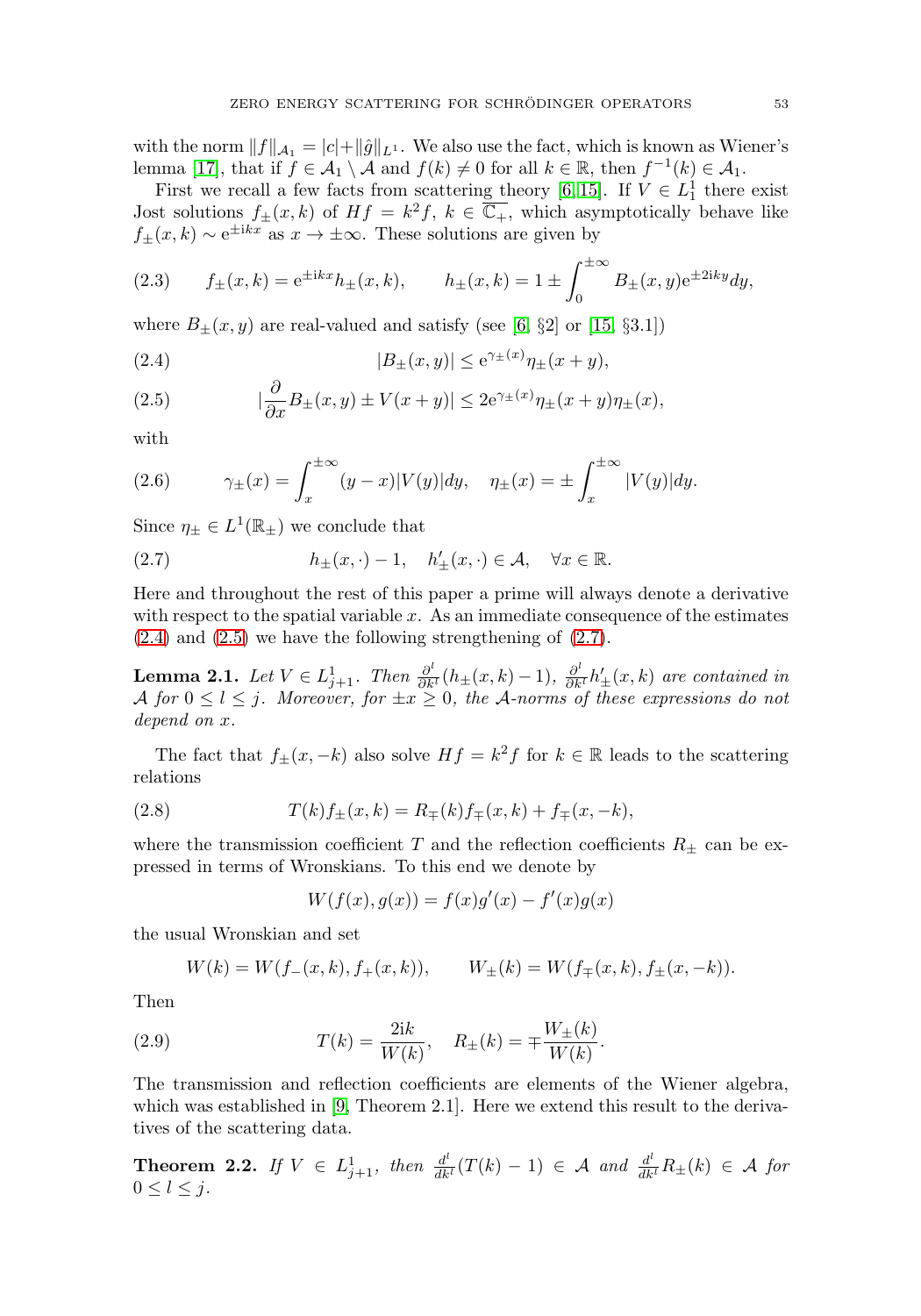Proof. We only focus on the resonant case, since the other case is straightforward.

First of all, we abbreviate  $h_{\pm}(k) = h_{\pm}(0, k)$ ,  $h'_{\pm}(k) = h'_{\pm}(0, k)$ . Then [\(2.3\)](#page-2-4) leads us to

(2.10) 
$$
W(k) = 2ikh_{+}(k)h_{-}(k) + h_{-}(k)h'_{+}(k) - h'_{-}(k)h_{+}(k),
$$

(2.11) 
$$
W_{\pm}(k) = h_{\mp}(k)h'_{\pm}(-k) - h_{\pm}(-k)h'_{\mp}(k).
$$

Following [\[9\]](#page-8-5) we introduce

(2.12) 
$$
\Phi_{\pm}(k) = h_{\pm}(k)h'_{\pm}(0) - h'_{\pm}(k)h_{\pm}(0),
$$

<span id="page-3-3"></span>(2.13) 
$$
K_{\pm}(x,y) = \pm \int_{y}^{\pm \infty} B_{\pm}(x,z) dz, \quad D_{\pm}(x,y) = \pm \int_{y}^{\pm \infty} \frac{\partial}{\partial x} B_{\pm}(x,z) dz,
$$

where  $B_{\pm}(x, y)$  are given by [\(2.3\)](#page-2-4). Again  $K_{\pm}(0, y)$  is denoted by  $K_{\pm}(y)$  and similarly for  $D_{\pm}(y)$ . In [\[9,](#page-8-5) Theorem 2.1], the following equation for  $\Phi_{\pm}(k)$  was obtained:

<span id="page-3-2"></span>(2.14) 
$$
\Phi_{\pm}(k) = 2ik\Psi_{\pm}(k), \quad \Psi_{\pm}(k) = \int_0^{\pm \infty} H_{\pm}(y) e^{\pm 2iky} dy,
$$

where

<span id="page-3-1"></span>(2.15) 
$$
H_{\pm}(x) = D_{\pm}(x)h_{\pm}(0) - K_{\pm}(x)h'_{\pm}(0), \quad \pm x \ge 0.
$$

Moreover,  $H_{\pm}$  satisfy an estimate similar to [\(2.4\)](#page-2-1) as we will show in Lemma [2.3](#page-3-0) below. As a consequence,  $\Psi_{\pm}$  and its derivatives up to order j will be in the Wiener algebra.

Next a straightforward computation (cf. [\[9\]](#page-8-5)) shows

$$
\frac{W(k)}{2\textbf{i}k} = h_{-}(k)h_{+}(k) + \begin{cases} \frac{h_{+}(k)}{h_{-}(0)}\Psi_{-}(k) - \frac{h_{-}(k)}{h_{+}(0)}\Psi_{+}(k), & h_{+}(0)h_{-}(0) \neq 0, \\ \frac{h'_{+}(k)}{h_{-}'(0)}\Psi_{-}(k) - \frac{h'_{-}(k)}{h'_{+}(0)}\Psi_{+}(k), & h_{+}(0) = h_{-}(0) = 0, \end{cases}
$$

and since  $\frac{W(k)}{2ik} = T(k)^{-1} \neq 0$  for all  $k \in \mathbb{R}$ , and  $T(k) \to 1$  as  $k \to \infty$ , we conclude that  $\frac{d^{l}}{dk^{l}}(T(k) - 1) \in \mathcal{A}$  for  $0 \le l \le j$ . Analogously,

$$
\frac{W_{\pm}(k)}{2{\rm i}k}=\begin{cases} \frac{h_{\pm}(-k)}{h_{\mp}(0)}\Psi_{\mp}(k)-\frac{h_{\mp}(k)}{h_{\pm}(0)}\Psi_{\pm}(-k), & h_{+}(0)h_{-}(0)\neq 0,\\ \frac{h'_{\pm}(-k)}{h'_{\mp}(0)}\Psi_{\mp}(k)-\frac{h'_{\mp}(k)}{h'_{\pm}(0)}\Psi_{\pm}(-k), & h_{+}(0)=h_{-}(0)=0, \end{cases}
$$

and hence  $R_{\pm}(k) = \pm \frac{W_{\pm}(k)}{2ik}T(k)$  has the claimed properties.  $\Box$ 

To complete the proof of Theorem [2.2](#page-2-0) we need the following result which is an extension of [\[9,](#page-8-5) Lemma 2.2].

<span id="page-3-0"></span>**Lemma 2.3.** Let  $H_{\pm}(x)$  be given by [\(2.15\)](#page-3-1). For  $V \in L_1^1$  the following estimate is valid:

<span id="page-3-4"></span>(2.16) 
$$
|H_{\pm}(x)| \leq \hat{C}\eta_{\pm}(x), \quad \pm x \geq 0,
$$

with some constant  $\hat{C} > 0$  and  $\eta_{\pm}(x)$  given by [\(2.6\)](#page-2-5). Moreover, for  $\Psi_{\pm}(k)$  defined by [\(2.14\)](#page-3-2) and for  $V \in L^1_{j+1}$  we have

$$
\frac{d^l}{dk^l}\Psi_{\pm}(k) \in \mathcal{A}, \quad 0 \le l \le j.
$$

$$
\qquad \qquad \Box
$$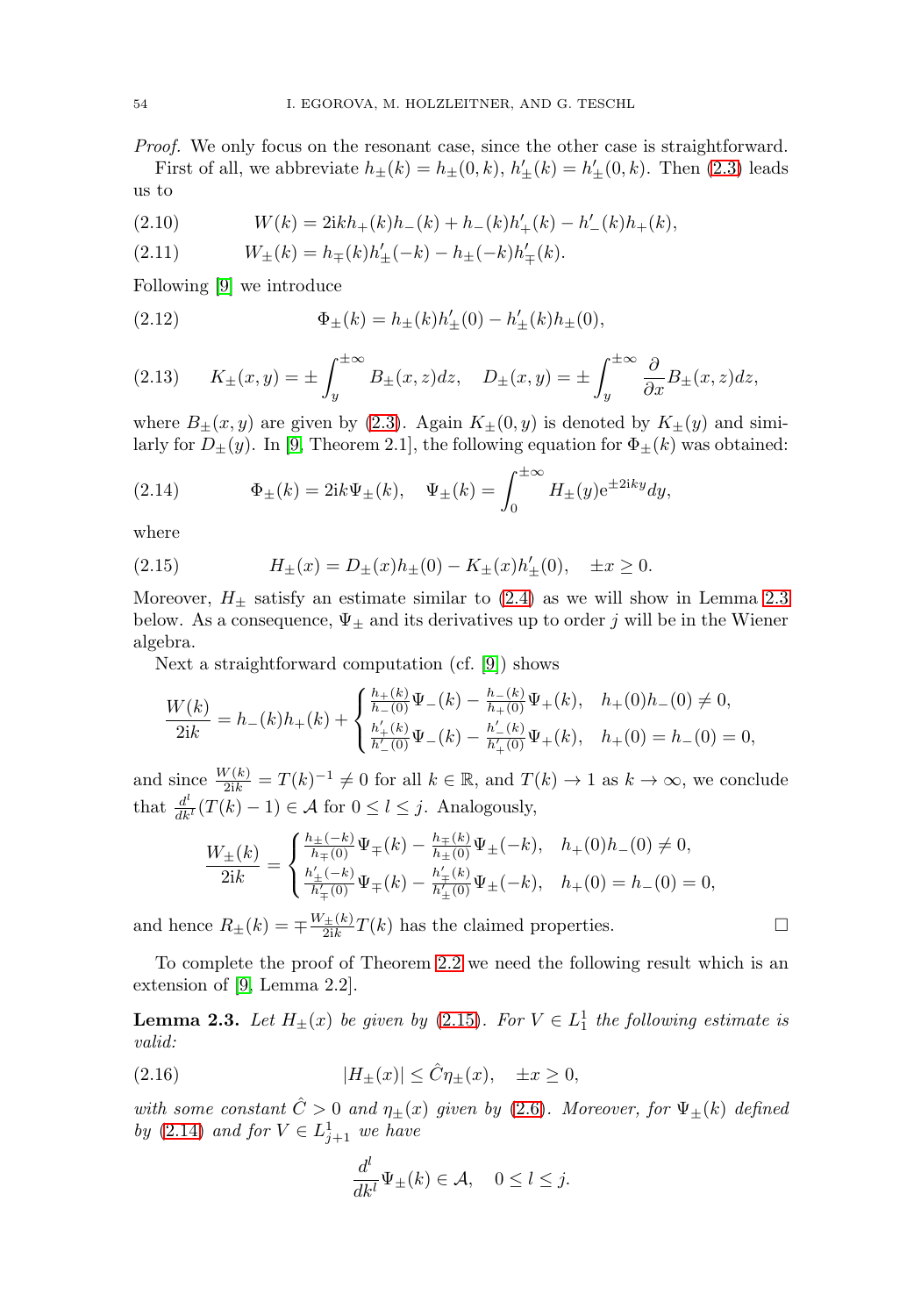*Proof.* It suffices to prove the estimate for  $H_{\pm}$ . The Marchenko equation (§3.5 in [\[15\]](#page-8-0)) states that the kernels  $B_{\pm}(x, y)$  solve the equations

(2.17) 
$$
F_{\pm}(x+y) + B_{\pm}(x,y) \pm \int_0^{\pm \infty} B_{\pm}(x,t) F_{\pm}(x+y+z) dz = 0,
$$

where the functions  $F_{\pm}(x)$  are absolutely continuous with  $xF'_{\pm}(x) \in L^1(\mathbb{R}_{\pm})$  and

<span id="page-4-0"></span>(2.18) 
$$
|F_{\pm}(x)| \leq C \eta_{\pm}(x), \quad \pm x \geq 0,
$$

with  $\eta_{\pm}$  from [\(2.6\)](#page-2-5). Now the calculations in [\[9,](#page-8-5) Lemma 2.2] lead to the following integral equation for  $H_{\pm}(x)$ :

<span id="page-4-1"></span>(2.19) 
$$
H_{\pm}(x) \mp \int_0^{\pm \infty} H_{\pm}(y) F_{\pm}(x+y) dy = G_{\pm}(x),
$$

$$
G_{\pm}(x) = h_{\pm}(0) \Big( \int_0^{\pm \infty} B_{\pm}(0, y) F_{\pm}(x+y) dy \pm F_{\pm}(x) \Big).
$$

The estimates [\(2.4\)](#page-2-1) and [\(2.18\)](#page-4-0) imply

<span id="page-4-2"></span>(2.20) 
$$
|G_{\pm}(x)| \leq \widetilde{C}\eta_{\pm}(x), \quad \pm x \geq 0.
$$

Now, for a given potential V fix  $N > 0$  such that

$$
D(N) := \max_{\pm} \left( \pm C \int_{\pm N}^{\pm \infty} \eta_{\pm}(y) dy \right) \in (0, 1),
$$

where C is given by  $(2.18)$ . Then we can rewrite  $(2.19)$  in the form

<span id="page-4-3"></span>(2.21) 
$$
H_{\pm}(x) \mp \int_{\pm N}^{\pm \infty} H_{\pm}(y) F_{\pm}(x+y) dy = G_{\pm}(x, N),
$$

$$
G_{\pm}(x, N) = G_{\pm}(x) \pm \int_{0}^{\pm N} H_{\pm}(y) F_{\pm}(x+y) dy.
$$

From [\(2.13\)](#page-3-3) and the estimates [\(2.4\)](#page-2-1)–[\(2.5\)](#page-2-2) we deduce  $H_{\pm} \in L^{\infty}(\mathbb{R}_{\pm}) \cap C(\mathbb{R})$ . We also have

$$
(2.22) \t\t |G_{\pm}(x,N)| \le C(N)\eta_{\pm}(x)
$$

by the boundedness of  $H_{\pm}$ , the estimate [\(2.20\)](#page-4-2), and monotonicity of  $\eta_{\pm}(x)$ . Applying to [\(2.21\)](#page-4-3) the method of successive approximations, we get

$$
|H_{\pm}(x)| \leq C(N)\eta_{\pm}(x)\sum_{n=0}^{\infty} \left(\pm C \int_{\pm N}^{\pm \infty} \eta_{\pm}(y) dy\right)^n \leq \hat{C}(N)\eta_{\pm}(x),
$$

with  $\hat{C}(N) = C(N)(1 - D(N))^{-1}$ . This implies [\(2.16\)](#page-3-4). The rest follows from (2.14).  $(2.14).$  $(2.14).$  $\Box$ 

For later use we note that in the resonant case the Jost solutions are dependent at  $k = 0$ . If we define  $\gamma$  via

<span id="page-4-4"></span>(2.23) 
$$
f_{+}(x,0) = \gamma f_{-}(x,0),
$$

then a straightforward calculation using the scattering relations [\(2.8\)](#page-2-6) as well as  $|T(k)|^2 + |R_{\pm}(k)|^2 = 1$  shows

<span id="page-4-5"></span>(2.24) 
$$
T(0) = \frac{2\gamma}{1 + \gamma^2}, \qquad R_{\pm}(0) = \pm \frac{1 - \gamma^2}{1 + \gamma^2}.
$$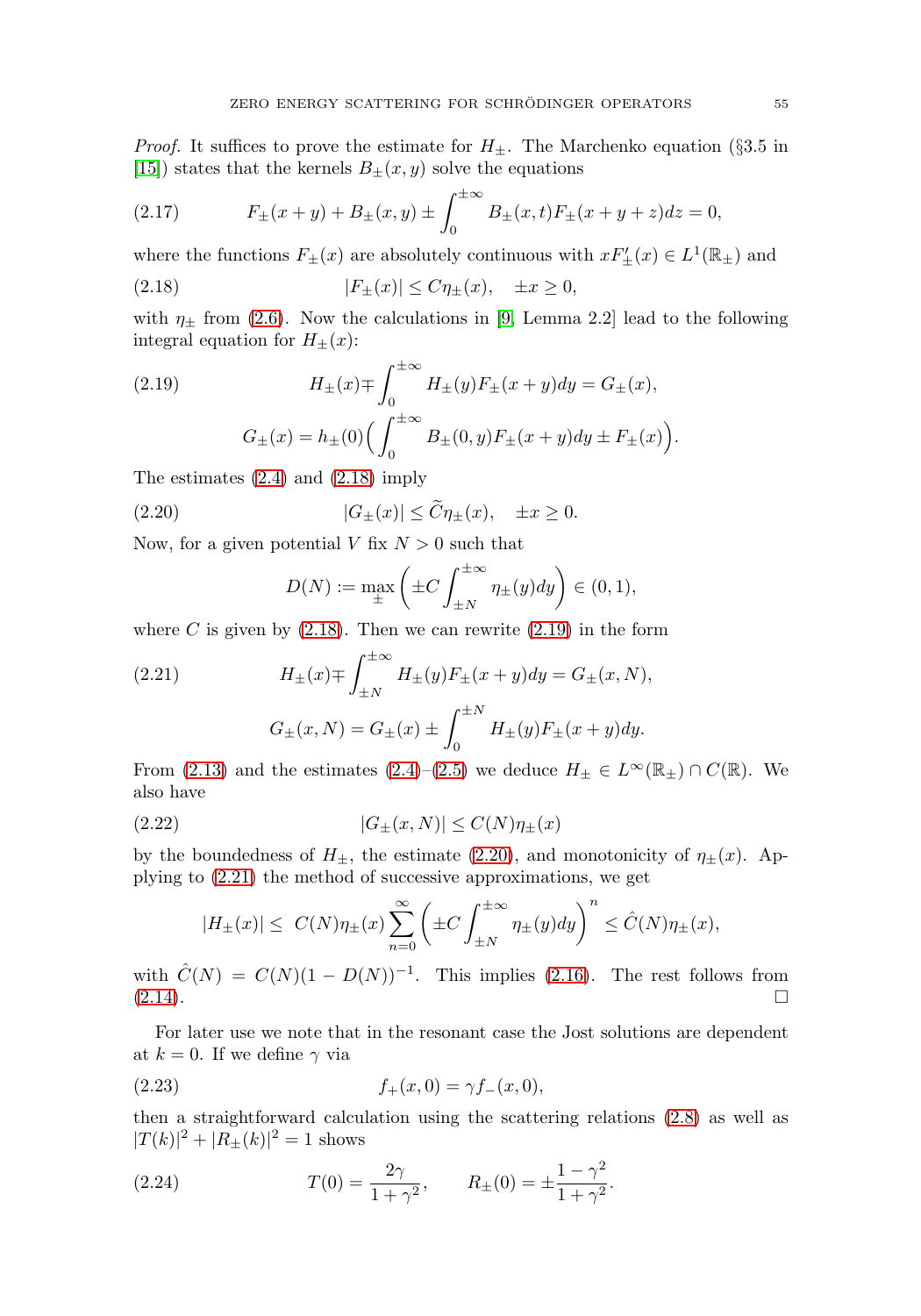In particular, all three quantities are real-valued since  $f_{\mp}(x, 0) \in \mathbb{R}$  and hence  $\gamma \in \mathbb{R}$ .

To establish Theorem [1.1](#page-1-0) we need the following generalization of Lemma [2.1.](#page-2-7)

<span id="page-5-2"></span>**Lemma 2.4.** Let  $V \in L^1_{j+1}$  with  $j \geq 1$ . Then  $\frac{\partial^l}{\partial k^l} \left( \frac{h \pm (x,k) - h \pm (x,0)}{k} \right)$  as well as  $\frac{\partial^l}{\partial k^l}(\frac{h'_{\pm}(x,k)-h'_{\pm}(x,0)}{k})$  are contained in A for  $0 \leq l \leq j-1$ . Moreover, for  $\pm x \geq 0$ , the A-norms of these expressions do not depend on x.

Proof. Using [\(2.3\)](#page-2-4) and Fubini, a little calculation shows

$$
\frac{h_{\pm}(x,k) - h_{\pm}(x,0)}{k} = \pm 2\mathbf{i} \int_0^{\pm \infty} B_{\pm}(x,z) \left( \int_0^z e^{\pm 2\mathbf{i}ky} dy \right) dz
$$

$$
= \pm 2\mathbf{i} \int_0^{\pm \infty} e^{\pm 2\mathbf{i}ky} \left( \int_y^{\pm \infty} B_{\pm}(x,z) dz \right) dy = 2\mathbf{i} \int_0^{\pm \infty} K_{\pm}(x,y) e^{\pm 2\mathbf{i}ky} dy.
$$

Now, after differentiating with respect to  $k$ , the claim follows by  $(2.4)$ . For the second item we can proceed exactly in the same way.  $\Box$ 

Similarly,

**Lemma 2.5.** Let  $V \in L^1_{j+1}$  with  $j \geq 1$ . Then  $\frac{d^l}{dk^l}(\frac{\Psi_{\pm}(k)-\Psi_{\pm}(0)}{k}) \in \mathcal{A}$  for  $0 \leq l \leq$  $j - 1$ .

*Proof.* This follows as in the previous lemma using the estimate for  $H_{\pm}$  from Lemma 2.3.  $Lemma 2.3.$  $Lemma 2.3.$ 

Combining the last two lemmas we obtain:

<span id="page-5-1"></span>**Theorem 2.6.** Let  $V \in L_{j+1}^1$  with  $j \ge 1$ . Then  $\frac{d^l}{dk^l} \left( \frac{T(k)-T(0)}{k} \right)$  and  $\frac{d^l}{dk^l} \left( \frac{R_{\pm}(k)-R_{\pm}(0)}{k} \right)$ are elements of A for  $0 \le l \le j-1$ .

### 3. Dispersive decay estimates

In this section we prove the integrable dispersive decay estimate [\(1.2\)](#page-1-1) for the Schrödinger equation  $(1.1)$  in the resonant case. For the one-parameter group of [\(1.1\)](#page-0-0) the spectral theorem and Stone's formula imply

(3.1) 
$$
e^{-itH}P_{ac} = \frac{1}{2\pi i}\int_{0}^{\infty} e^{-it\omega}(\mathcal{R}(\omega + i0) - \mathcal{R}(\omega - i0)) d\omega,
$$

where  $\mathcal{R}(\omega)=(H-\omega)^{-1}$  is the resolvent of the Schrödinger operator H and the limit is understood in the strong sense [\[16,](#page-8-1) Problem 4.3]. Given the Jost solutions we can express the kernel of the resolvent  $\mathcal{R}(\omega)$  for  $\omega = k^2 \pm i0, k > 0$ , as [\[16,](#page-8-1) Lemma 9.7]

$$
(3.2) \quad [\mathcal{R}(k^2 \pm i0)](x,y) = -\frac{f_+(y,\pm k)f_-(x,\pm k)}{W(\pm k)} = \mp \frac{f_+(y,\pm k)f_-(x,\pm k)T(\pm k)}{2ik}
$$

for all  $x \leq y$  (and the positions of x, y reversed if  $x > y$ ). Therefore, in the case  $x \leq y$ , the integral kernel of  $e^{-itH}P_{ac}$  is given by

<span id="page-5-0"></span>(3.3) 
$$
[e^{-itH}P_{ac}](x,y) = \frac{1}{2\pi} \int_{-\infty}^{\infty} e^{-i(tk^2 - |y-x|k)} h_+(y,k) h_-(x,k) T(k) dk,
$$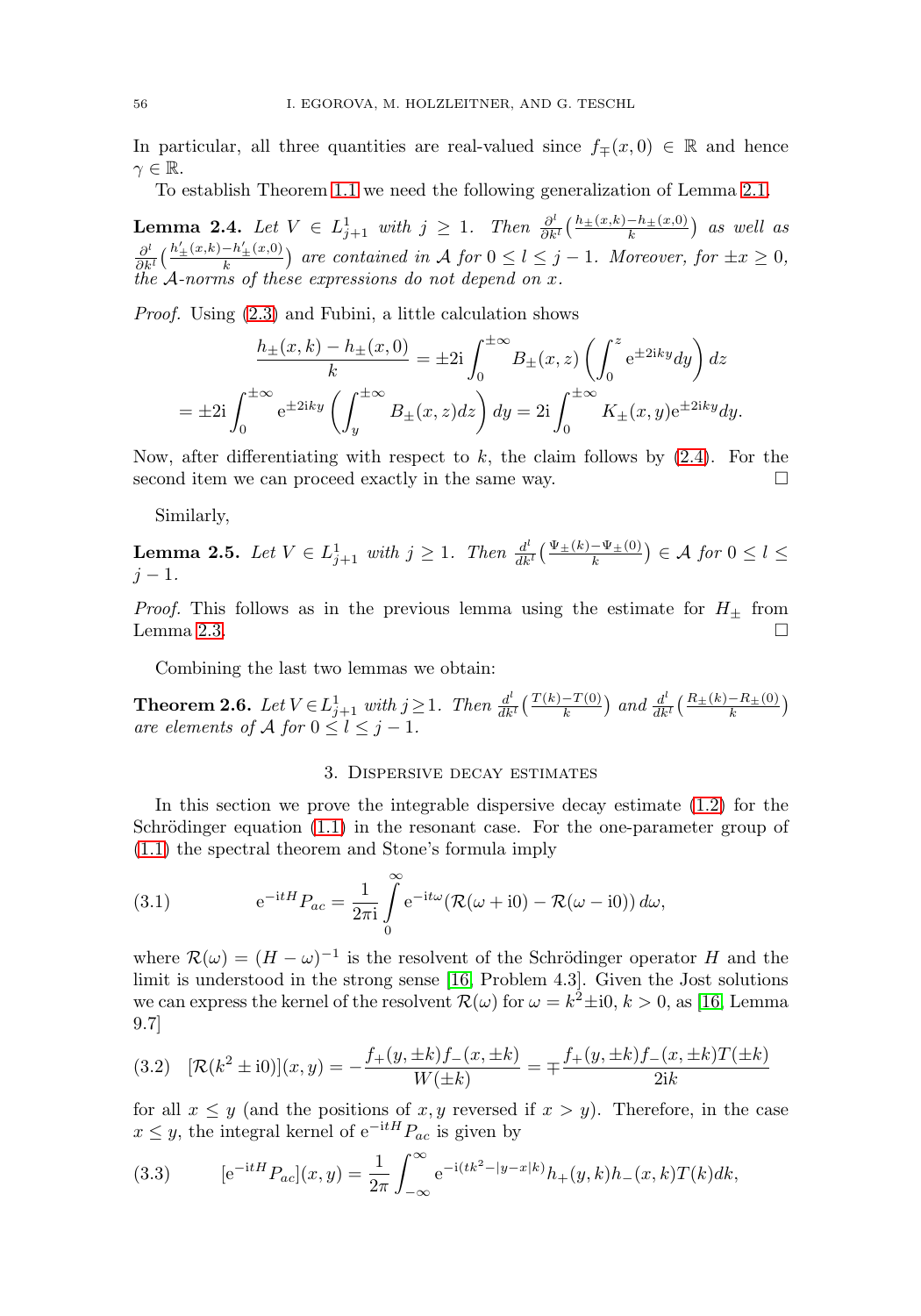where the integral has to be understood as an improper integral. Another result that we need in order to obtain our decay estimates is the following variant of the van der Corput lemma [\[9,](#page-8-5) Lemma 5.4].

<span id="page-6-1"></span>**Lemma 3.1.** Consider the oscillatory integral  $I(t) = \int_a^b e^{it\phi(k)} f(k) dk$ , where  $\phi(k)$ is a real-valued function. If  $\phi''(k) \neq 0$  in [a, b] and  $f \in \mathcal{A}_1$ , then we have  $|I(t)| \leq$  $C_2[t \min_{a \le k \le b} |\phi''(k)|]^{-1/2} ||f||_{\mathcal{A}_1}$  for  $t \ge 1$ , where  $C_2 \le 2^{8/3}$  is the optimal constant from the van der Corput lemma.

Now we come to the proof of our main Theorem [1.1.](#page-1-0) We first give an alternate representation of our projection operator  $(4\pi i t)^{-\frac{1}{2}}P_0$ .

<span id="page-6-0"></span>**Lemma 3.2** ([\[10\]](#page-8-10)). The integral kernel of  $(4\pi i t)^{-\frac{1}{2}}P_0$ , which is (per definition) given by  $(4\pi it)^{-\frac{1}{2}}f_0(x)f_0(y)$ , can also be written in the form

$$
\frac{1}{2\pi} \int_{-\infty}^{\infty} e^{-itk^2} T(0) f_-(x,0) f_+(y,0) dk.
$$

*Proof.* It is clear that  $f_0(x) = c_{\pm} f_{\pm}(x,0)$  and by our normalization  $c_{-}^{-2} + c_{+}^{-2} = 2$ . Using [\(2.23\)](#page-4-4) we have  $c_-=\gamma c_+$  and hence  $c_+^2=\frac{1+\gamma^{\mp 1}}{2}$ . Moreover, [\(2.24\)](#page-4-5) implies  $c_+c_-T(0) = 1$  and using  $\frac{1}{2\pi} \int_{-\infty}^{\infty} e^{-itk^2} dk = (4\pi it)^{-\frac{1}{2}}$  the claim follows.

Finally we have all the ingredients needed to obtain Theorem [1.1.](#page-1-0)

*Proof of Theorem* [1.1](#page-1-0). For the kernel of  $e^{-itH}P_{ac}$  we use [\(3.3\)](#page-5-0). Then by Lemma [3.2,](#page-6-0) the kernel  $G(x, y, t)$  of  $e^{-itH}P_{ac} - (4\pi i t)^{-\frac{1}{2}}P_0$  can now be written as

$$
G(x, y, t) = \frac{1}{2\pi} \int_{-\infty}^{\infty} e^{-itk^2} (e^{i|y-x|k} h_+(y, k) h_-(x, k) T(k) - h_+(y, 0) h_-(x, 0) T(0)) dk.
$$

Integrating this formula by parts, we obtain

$$
G(x, y, t) = \frac{1}{4\pi i t} \int_{-\infty}^{\infty} e^{-itk^2} S(x, y, k) dk,
$$

where

$$
S(x, y, k) = \frac{\partial}{\partial k} \left( \frac{e^{i|y - x|k} h_+(y, k) h_-(x, k) T(k) - h_+(y, 0) h_-(x, 0) T(0)}{k} \right).
$$

Now we apply Lemma [3.1](#page-6-1) to get the desired  $t^{-\frac{3}{2}}$  time-decay. So in order to finish our proof, it remains to bound the A-norm of  $S(x, y, k)$  which follows from the lemma below. lemma below.

**Lemma 3.3.** Assume  $V \in L_3^1$ . Then

$$
||S(x, y, \cdot)||_{\mathcal{A}} \leq C(|x| + |y|)^2.
$$

*Proof.* We assume w.l.o.g. that  $x \leq y$  and distinguish the cases (i)  $x \leq 0 \leq$ y, (ii)  $0 \leq x \leq y$  and (iii)  $x \leq y \leq 0$ . Introduce the function  $g(x, y, k) :=$  $T(k)h_{+}(y, k)h_{-}(x, k)$ . Then  $S(x, y, k)$  can be written as

$$
S(x, y, k) = \frac{\partial}{\partial k} \left( \frac{e^{i(y-x)k} - 1}{k} \right) g(x, y, k)
$$
  
+ 
$$
\frac{e^{i(y-x)k} - 1}{k} \frac{\partial}{\partial k} g(x, y, k) + \frac{\partial}{\partial k} \left( \frac{g(x, y, k) - g(x, y, 0)}{k} \right).
$$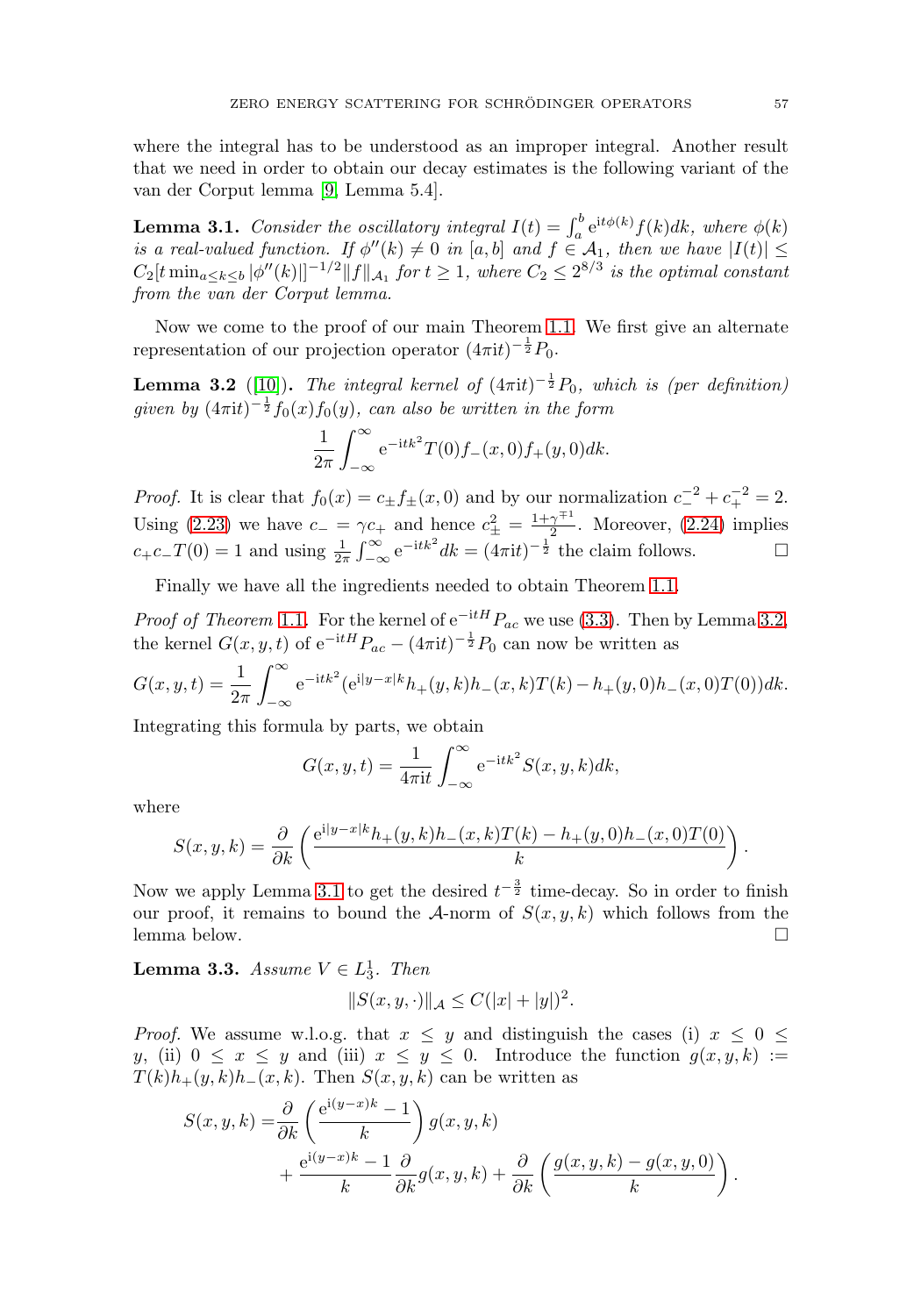The A-norm of  $\frac{e^{i(y-x)k}-1}{k}$  is bounded by  $C(|x|+|y|)$  and that of its derivative by  $C(|x|+|y|)^2$ . So it remains to consider the  $\mathcal{A}_1$ -norms of  $g(x, y, k)$  and  $\frac{\partial}{\partial k}g(x, y, k)$ , and the A-norm of  $\frac{\partial}{\partial k}P(x, y, k)$ , where

$$
P(x, y, k) = \frac{g(x, y, k) - g(x, y, 0)}{k}.
$$

We start with case (i). Then  $g(x, y, k) \in \mathcal{A}_1$  with  $\mathcal{A}_1$ -norm independent of x and y. After applying the product rule, Lemmas [2.1](#page-2-7) and [2.6](#page-5-1) imply  $\|\frac{\partial}{\partial k}g(x, y, k)\|_{\mathcal{A}} \leq C$ . Moreover,

$$
P(x, y, k) = \frac{T(k) - T(0)}{k} h_{+}(y, k) h_{-}(x, k)
$$
  
+ 
$$
\frac{h_{+}(y, k) - h_{+}(y, 0)}{k} h_{-}(x, k) T(0) + \frac{h_{-}(x, k) - h_{-}(x, 0)}{k} h_{+}(y, 0) T(0).
$$

Taking here the derivative with respect to k and invoking Lemma [2.1,](#page-2-7) Lemma [2.4,](#page-5-2) and Theorem [2.6,](#page-5-1) we are done in this case. In the cases (ii) and (iii) we use the scattering relations [\(2.8\)](#page-2-6) to see that the following representations are valid:

$$
g(x, y, k) = \begin{cases} h_{+}(y, k) \left( R_{+}(k)h_{+}(x, k)e^{2ixk} + h_{+}(x, -k) \right), & 0 \le x \le y, \\ h_{-}(x, k) \left( R_{-}(k)h_{-}(y, k)e^{-2iyk} + h_{-}(y, -k) \right), & x \le y \le 0. \end{cases}
$$

Thus  $g(x, y, k)$  has an  $A_1$ -norm independent of x and y, since for any function  $f(k) \in \mathcal{A}$  and any real s we have  $f(k)e^{iks} \in \mathcal{A}$  with the norm independent of s. If we take the derivative with respect to k, again everything is contained in  $A$  by Lemma [2.1](#page-2-7) and Theorem [2.6,](#page-5-1) however we get additional terms from the derivatives of  $e^{2ixk}$ and e<sup>2iyk</sup>. So it follows that the A-norm of  $\frac{\partial}{\partial k}g(x, y, k)$  is at most proportional to |x| or |y| respectively. Finally, let us have a look at  $\frac{\partial}{\partial k}P(x, y, k)$ . We observe that in case (ii) one can represent  $P$  as

$$
P(x,y,k) = \frac{h_+(y,k) - h_+(y,0)}{k}h_+(x,-k) + \frac{h_+(x,-k) - h_+(x,0)}{k}h_+(y,0)
$$
  
+ 
$$
\frac{R_+(k) - R_+(0)}{k}h_+(x,k)h_+(y,k)e^{2ixk} + \frac{e^{2ixk} - 1}{k}R_+(0)h_+(x,k)h_+(y,k)
$$
  
+ 
$$
\frac{h_+(x,k) - h_+(x,0)}{k}h_+(y,k)R_+(0) + \frac{h_+(y,k) - h_+(y,0)}{k}h_+(x,0)R_+(0).
$$

Here again every summand is an element of  $A$  by Lemma [2.1,](#page-2-7) Lemma [2.4,](#page-5-2) and Theorem [2.6.](#page-5-1) Since the derivative of  $\frac{e^{2ixk}-1}{k}$  also occurs here, we conclude that the A-norm of  $\frac{\partial}{\partial k}P(x, y, k)$  is at most proportional to  $|x|^2$ . From the same reasons in case (iii) this derivative will be proportional to  $|y|^2$ .  $\overline{a}$ .  $\Box$ 

#### **ACKNOWLEDGMENTS**

The first author is indebted to the Department of Mathematics at the University of Vienna for its hospitality and support during the fall of 2014, where some of this work was done. The authors thank Fritz Gesztesy for discussions on this topic.

#### **REFERENCES**

<span id="page-7-0"></span>[1] T. Aktosun and M. Klaus, *Small-energy asymptotics for the Schrödinger equation on the line*, Inverse Problems **17** (2001), no. 4, 619–632, DOI 10.1088/0266-5611/17/4/304. Special issue to celebrate Pierre Sabatier's 65th birthday (Montpellier, 2000). M[R1861473 \(2002h:34182\)](http://www.ams.org/mathscinet-getitem?mr=1861473)